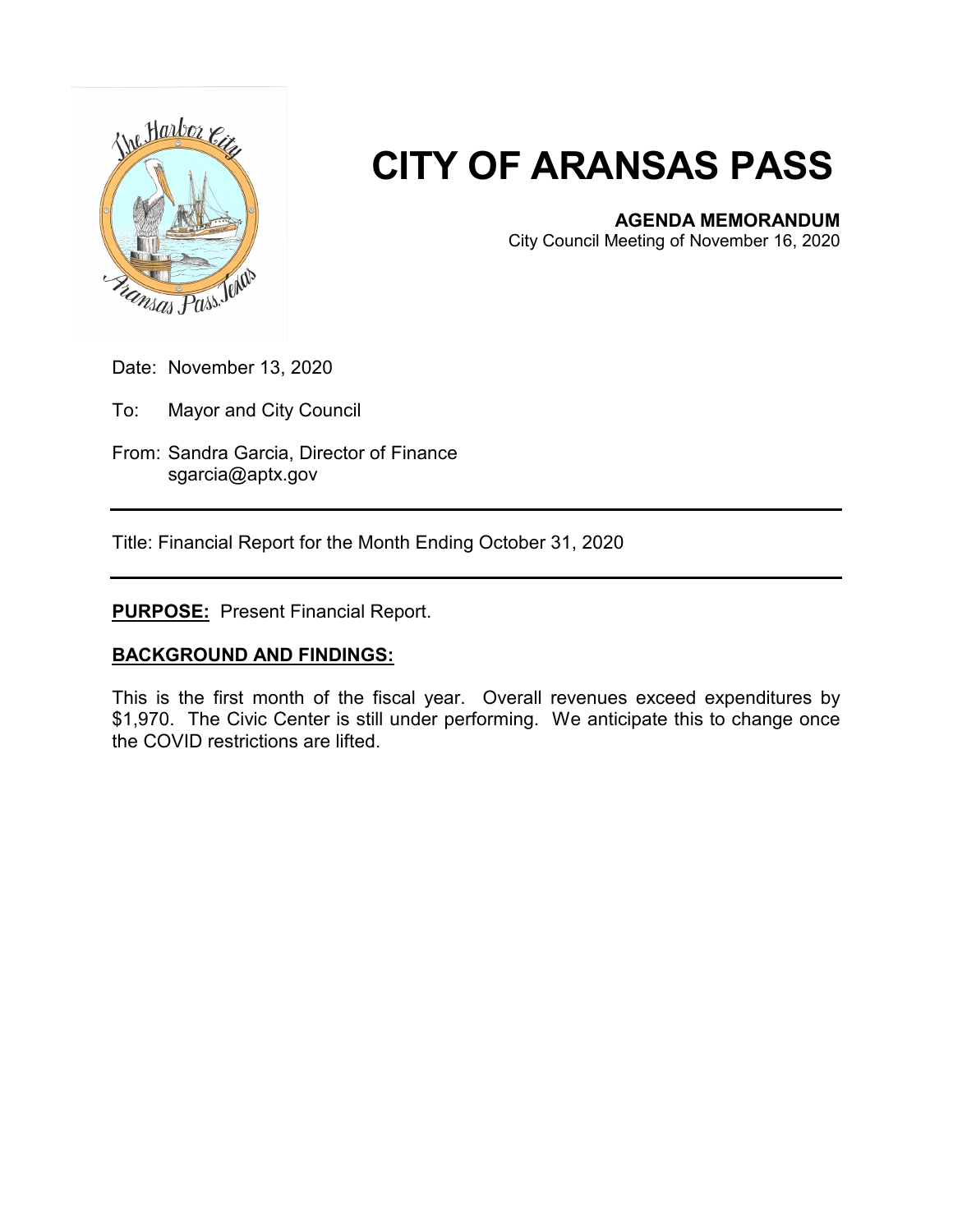#### **City of Aransas Pass Financial Report Month The Ending Octtober 31, 2020**

|                                | <b>Current</b>  |                       |                      |                   | Remaining |
|--------------------------------|-----------------|-----------------------|----------------------|-------------------|-----------|
|                                | <b>Budgeted</b> | <b>Current Actual</b> | <b>Annual Budget</b> | <b>YTD Actual</b> | Budget %* |
| <b>General Fund</b>            |                 |                       |                      |                   |           |
| Revenue                        | 730,924         | 869,547               | 10,853,945           | 869,547           | 91.99%    |
| Expenditures                   | 932,945         | 976,457               | 10,881,011           | 976,457           | 91.03%    |
|                                | (202, 021)      | (106, 910)            | (27,066)             | (106, 910)        |           |
| <b>Debt Service Fund</b>       |                 |                       |                      |                   |           |
| Revenue                        | 93,026          | 131,477               | 1,959,489            | 131,477           | 93.29%    |
| Expenditures                   |                 |                       | 2,183,888            |                   | 100.00%   |
|                                | 93,026          | 131,477               | (224, 399)           | 131,477           |           |
| <b>Water &amp; Sewer Fund</b>  |                 |                       |                      |                   |           |
| Revenue                        | 352,875         | 457,187               | 4,698,113            | 457,187           | 90.27%    |
| Expenditures                   | 314,336         | 309,342               | 4,610,964            | 309,342           | 93.29%    |
|                                | 38,539          | 147,845               | 87,149               | 147,845           |           |
| <b>Harbor Fund</b>             |                 |                       |                      |                   |           |
| Revenue                        | 64,390          | 48,661                | 353,699              | 48,661            | 86.24%    |
| Expenditures                   | 23,767          | 19,489                | 352,869              | 19,489            | 94.48%    |
|                                | 40,623          | 29,172                | 830                  | 29,172            |           |
| <b>Aquatics Center</b>         |                 |                       |                      |                   |           |
| Revenue                        |                 |                       | 374,279              |                   | 100.00%   |
| Expenditures                   | 17,991          | 17,769                | 374,279              | 17,769            | 95.25%    |
|                                | (17, 991)       | (17, 769)             |                      | (17, 769)         |           |
|                                |                 |                       |                      |                   |           |
| <b>Civic Center</b><br>Revenue | 12,962          | 551                   | 395,540              | 551               | 99.86%    |
| Expenditures                   | 31,988          | 56,349                | 395,537              | 56,349            | 85.75%    |
|                                | (19, 026)       | (55, 798)             | 3                    | (55, 798)         |           |
|                                |                 |                       |                      |                   |           |
| <b>Hotel/Motel Fund</b>        |                 |                       |                      |                   |           |
| Revenue                        | 50,083          | 13                    | 201,000              | 13                | 99.99%    |
| Expenditures                   | 3,850           |                       | 209,000              |                   | 100.00%   |
|                                | 46,233          | 13                    | (8,000)              | 13                |           |
| <b>Overall</b>                 |                 |                       |                      |                   |           |
| Revenue                        | 1,304,259       | 1,507,437             | 18,836,065           | 1,507,436         | 92.00%    |
| Expenditures                   | 1,324,876       | 1,379,406             | 19,007,548           | 1,379,406         | 92.74%    |
|                                | (20, 617)       | 128,030               | (171, 483)           | 128,030           |           |

\*The remaining budget percent for Revenues should be 91.67% or less to be on track with budgeted revenues.

\*The remaining budget percent for Expenditures should be 91.67% or greater to be on track with budgeted expenditures.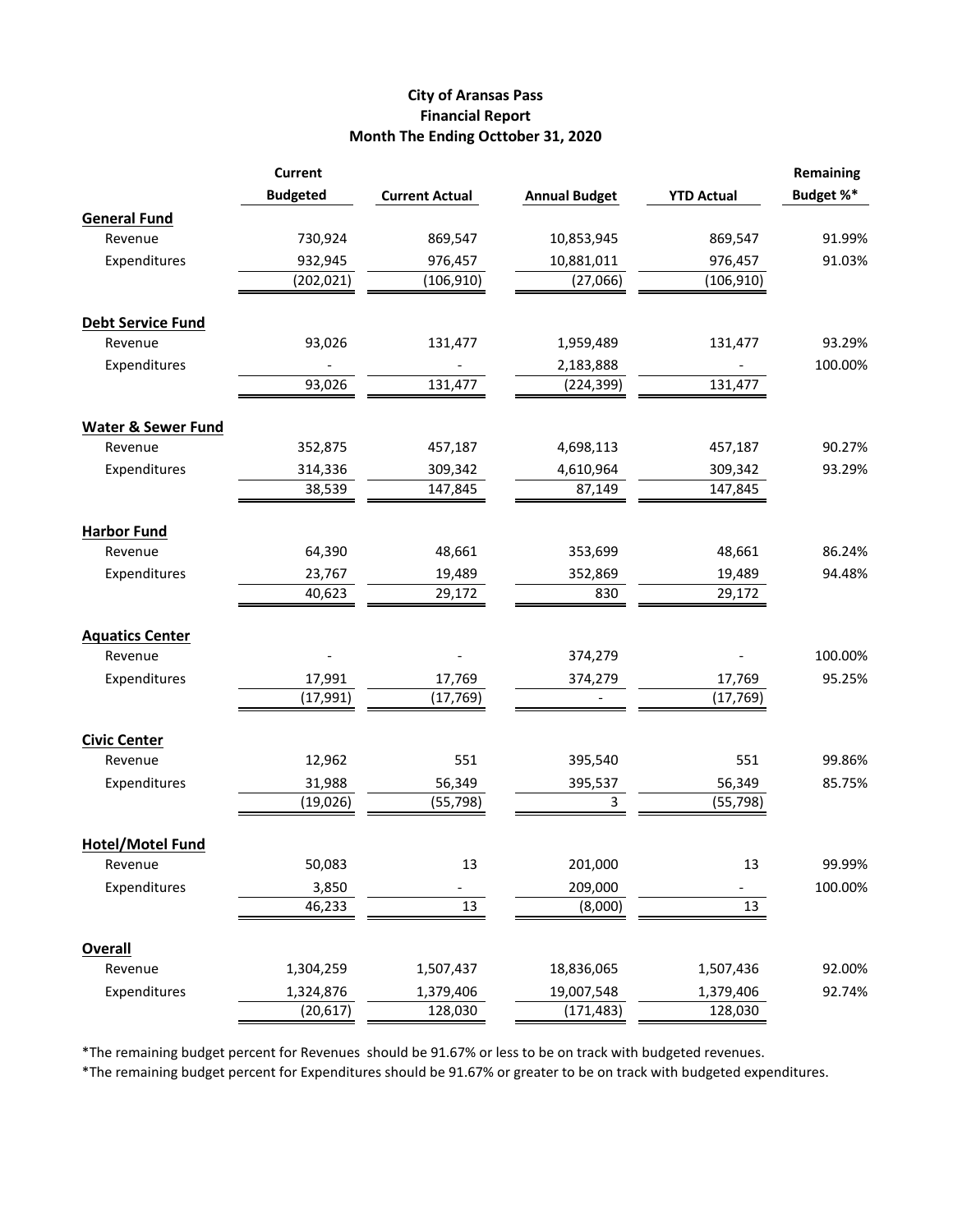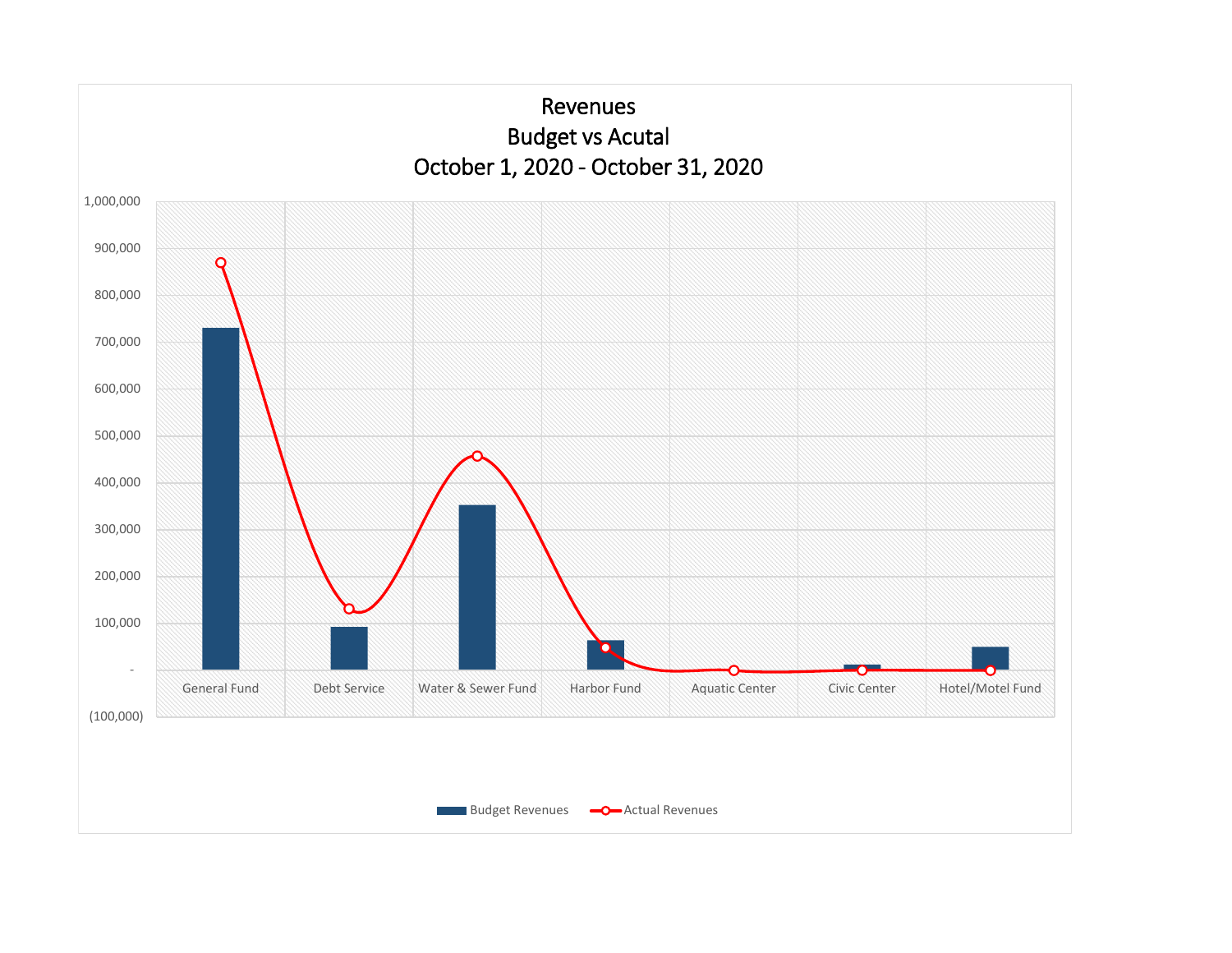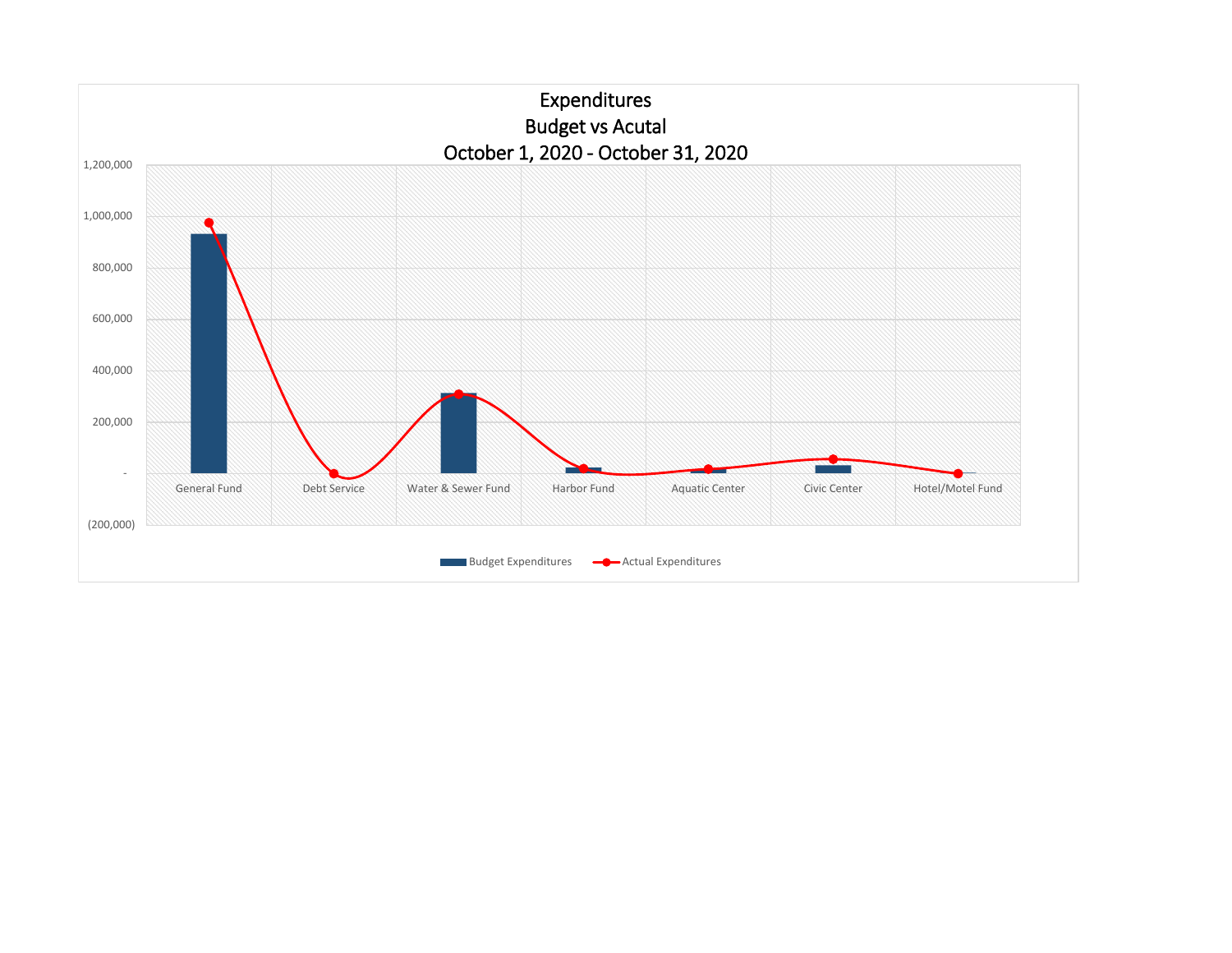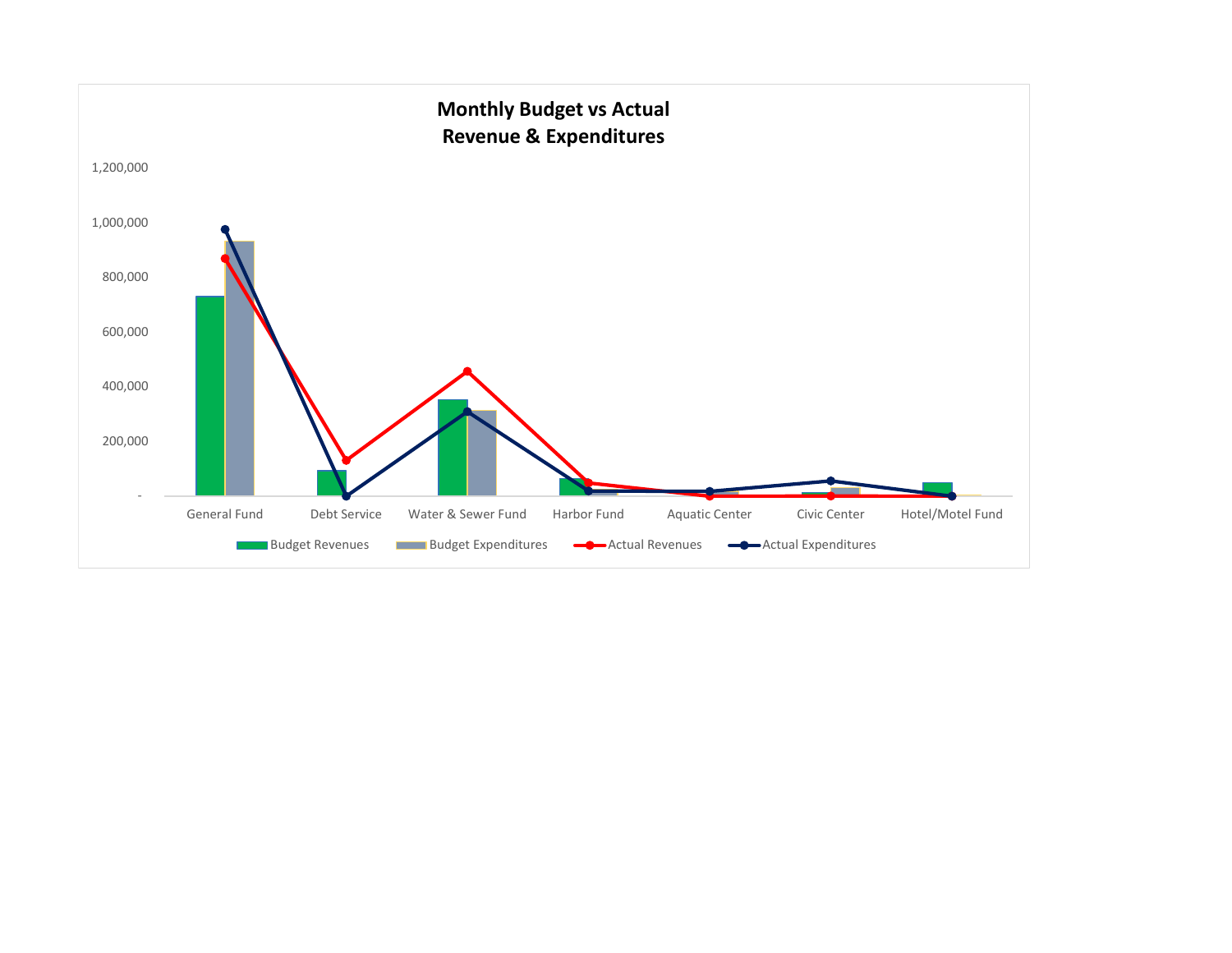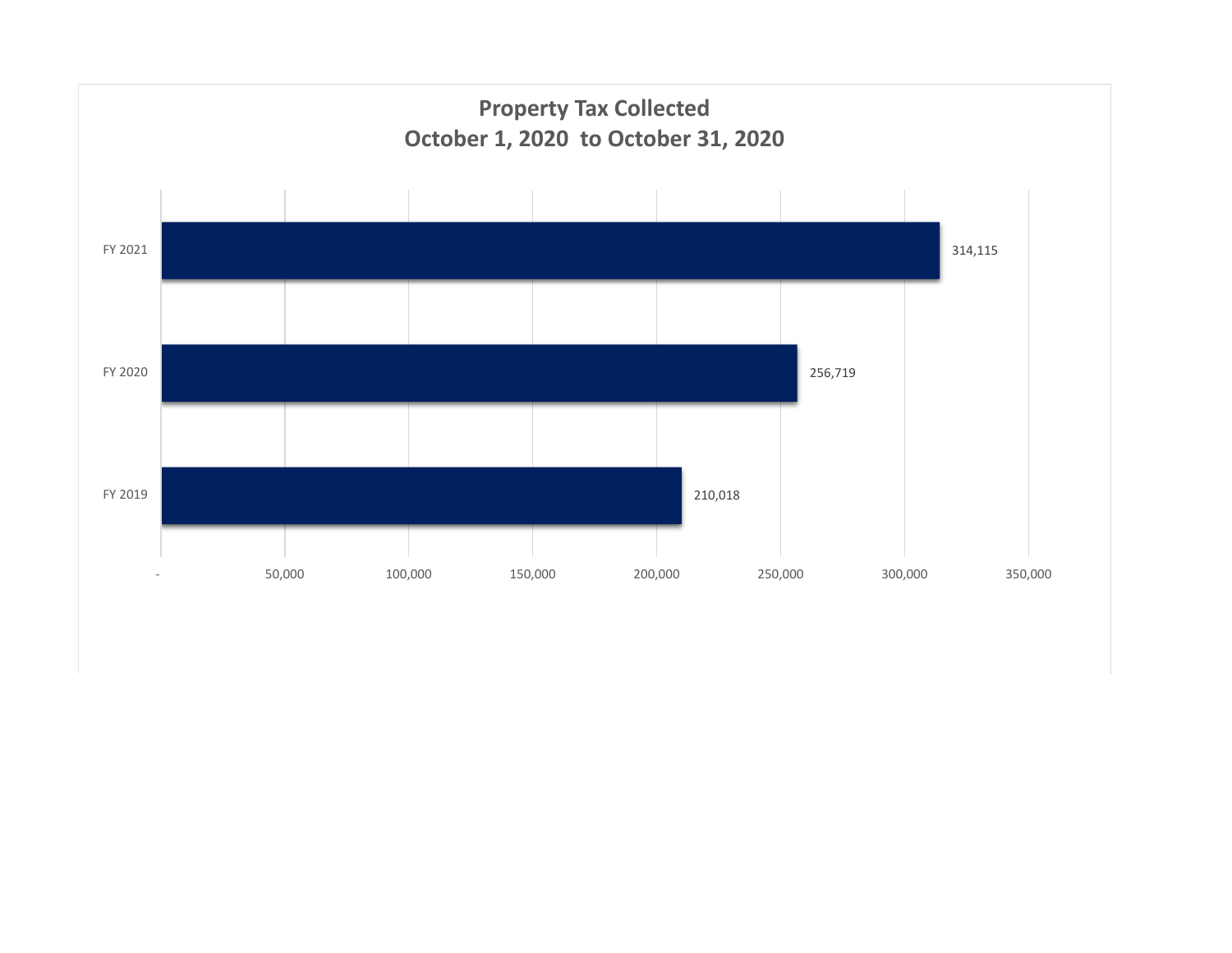